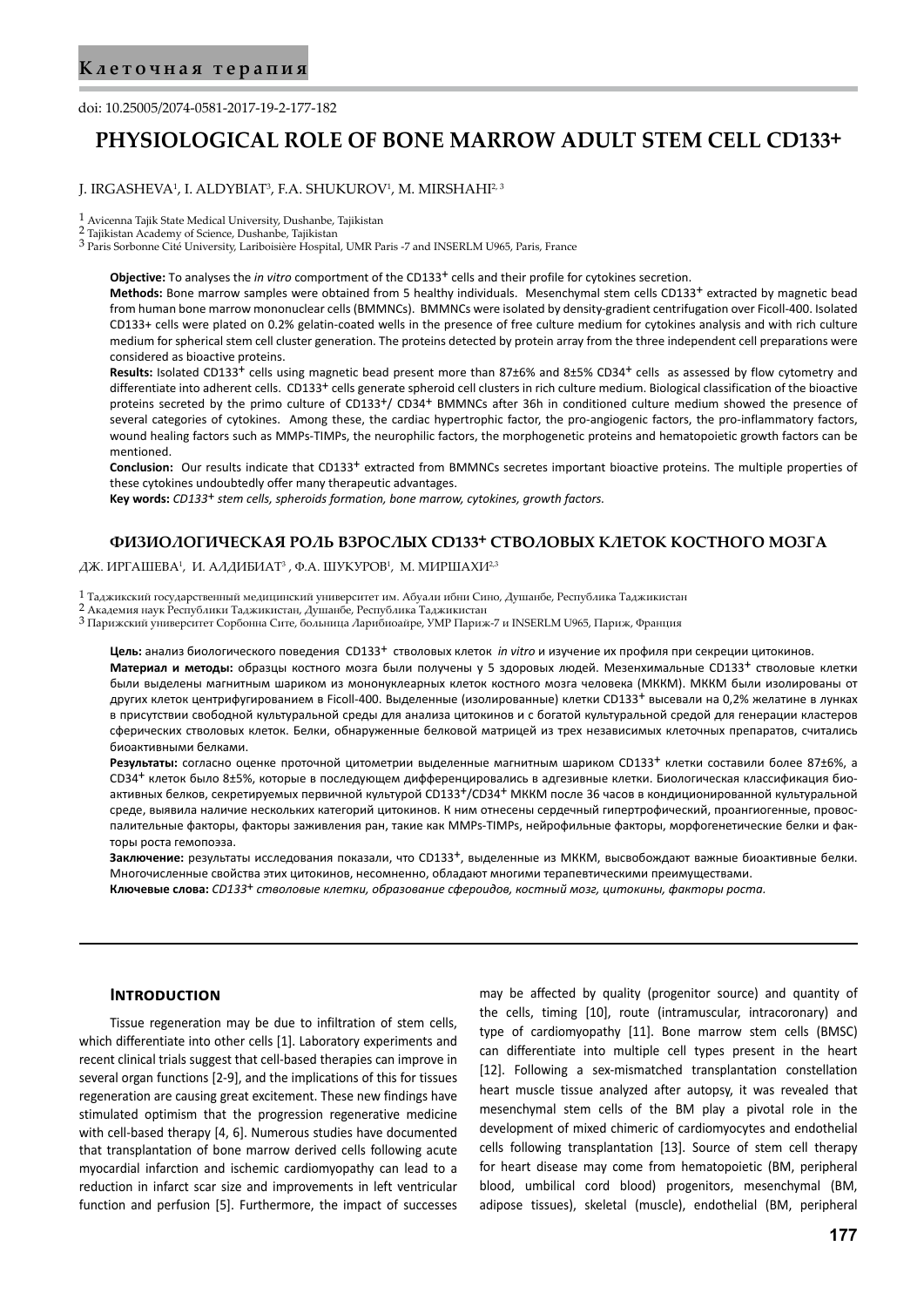blood) and cardiac (infarct border, epicardium) cells [3]. These cells are characterized by a high potential of pluripotent activity and can participate in tissues remodeling by secretion of growth factors in an autocrine or paracrine manner. In an animal model (rat), two cell types, namely skeletal myoblasts or CD133+ progenitors led to improvement of cardiac function [14, 15]. In human, we and other demonstrated that bone marrow CD133+ cells as a source of stem cell therapy can be used in several protocols for regenerative medicine (5). Here, we report that CD133+ cells isolated from bone marrow mononuclear cells, generates the spheroids and secrete a large array of regulatory proteins including several cytokines such as pro angiogenic factors, pro-inflammatory factors, matrix metalloproteinase and tissue inhibitor of metalloproteinases, neurophilic factors, morphogenetic proteins and hematopoietic growth factors.

#### **Material and methods**

#### Bone marrow specimens

Bone marrow samples were obtained from 5 healthy individuals. All samples were obtained after informed consent of individual patients and in accordance with the rules of the revised Helsinki protocol. All participants provide their written consent to participate in this study. The ethics committees of Tajikistan health ministry gave its approval of the procedures fallowed and for undertaking this study.

#### Cell preparation

Bone marrow mononuclear cells (BMMNCs) were isolated (n=5) by density-gradient centrifugation over Ficoll-400 (PAA Laboratories, Les Mureaux, France). The BMMNCs layer was collected and the monocyte /macrophage cells were eliminated by incubation of the cells with polystyrene surface. CD133+ was separated from BMMNCs by a magnetic bead separation method following the manufacturer's instructions (MACS; Miltenyi Biotec, France). Purity of isolated CD133+ was analyzed using fluorochrome-conjugated anti-CD133 monoclonal antibodies. These cell preparation contained CD34+ cells and their amount was quantified by immunocytochemistry using anti-CD34 monoclonal antibody (mAbs, Miltenyi Biotec, Paris, France). BMMNC derived CD133+ /CD34+ were studied in this work.

### Cell culture

Isolated CD133+ cells were plated on 0.2% gelatin-coated wells (Sigma, Saint-Quentin Fallavier, France) and maintained in endothelial cell basal medium MV2 (ECBM MV2, Promocell, Heidelberg ,Germany) supplemented with ECBM-MV2 complemented (Promocell). At 6 days of culture, non-adherent cells were removed, new media was applied, and the culture was further maintained through days 21. The spheroids generation performed using mesenchymal stem cell medium complemented by growth factors (promocells). The spheroid are detectable after 48 to 72h.

#### Cytokine array

In order to analyze the in vitro secretion of bioactive proteins by bone marrow stem cells, the supernatant of BMC-D133<sup>+</sup>cells (n=3) were analyzed using a protein cytokine array (RayBio® Human Cytokine Antibody). This technique is based on the principle of "sandwich immunoassay". It comprises essentially of screening, in duplicate, 174 different membrane coupled anti-cytokines along with appropriate controls (experiments repeated 3 times). BMC-D133+ cells (106 cells per mL) were incubated in RPMI-1640 without fetal calf serum at 37°C in a humidified atmosphere of 5% CO2 for 24

hours. Supernatants containing cytokines were retrieved and the cytokines were allowed to couple with their specific antibodies previously immobilized on membranes. Membranes were saturated for 2 hours at room temperature with bovine serum albumin (BSA). Incubation of array membranes with supernatants (along with controls) was carried out overnight at 4°C using corresponding antibodies. After several successive washes, membranes were incubated in the presence of a mixture of antibodies and anticytokines biotinyled at 4°C overnight. Streptavidine, coupled with HRP, was added on the membranes for 2 hours at room temperature. The presence of antibody coupled proteins was revealed by applying ECL (Enhanced Chemo-luminescence) to the membranes, according to the recommendations of the manufacturer. Membranes were then exposed to a photosensitive film (Kodak, x-omat AR-USA). The intensity of chemo-luminescence captured on the photosensitive film was measured and recorded (see figure 1). After substracting the background noise, the results were expressed as a ratio of chemoluminescence intensity of experimental versus negative control spots. The positive control was considered as 1. Less than - 2 ratio values indicated a reduction of the cytokine and a value greater than +2 indicated an increase in cytokine expression. The proteins detected by protein array from the three independent cell preparations were considered as bioactive proteins and presented in table 1.

### **Results**

BMMNC CD133<sup>+</sup> differentiate into adherent cells

BMMNCs were isolated from bone marrow of different normal donors ( $n=5$ ). CD133<sup>+</sup> cells were isolated and their purity was found to be more than 87±6% as assessed by flow cytometry. These mesenchymal cell preparations contained also 8±5% CD34+ cells.

CD133+/CD34+ BMMNCs were cultured in vitro under specific conditions as described in material and methods section. Figure 2 presents the CD133+/CD34+ BMMNCs after 3 days (A), 6 days (B), and 2 weeks (C), and 3 weeks (D) in culture. After 3 weeks in culture, adherent cells displaying totally different morphological aspects. Indeed, certain cells were long and frayed while others were rather small (result not shown).

The adherent cell population generates the spheroid cell clusters



*Figure 1 The luminescence plate reveled by different anti human cytokines antibodies. The arrow (1) present the positive control, the arrow (2) for negative control and the arrows (3) present examples of cytokines detected in this experiments. All test presented in duplicates*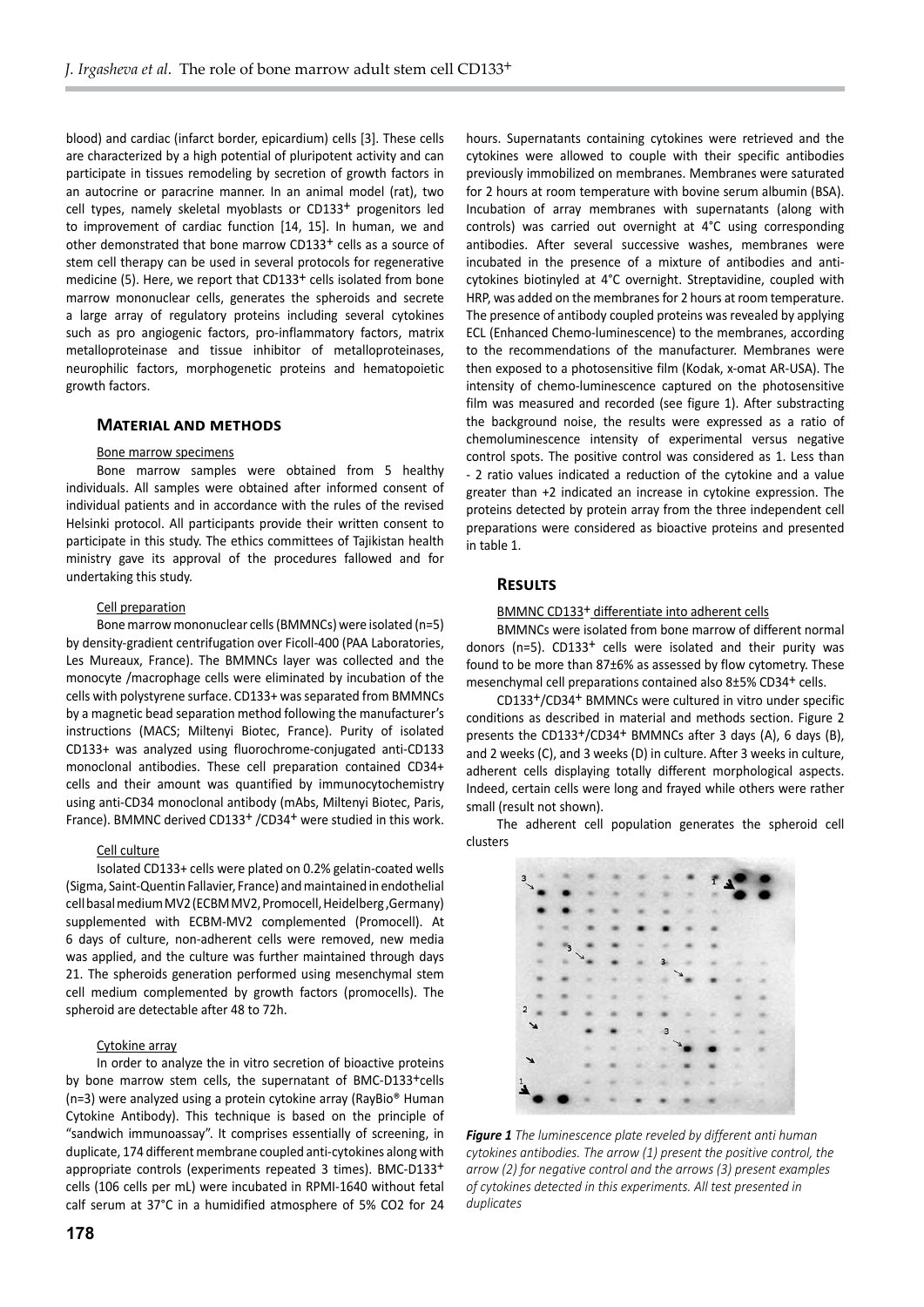

*Figure 2 CD133+ cell extracted from normal human bone marrow in rich culture medium (see material and methods): Primary culture after 3 days (A), after 6 days (B), after 2 weeks (C) and after 3 weeks (D). Magnifications x80 for A and B, x160 for C and D.*

When the bone marrow mesenchymal cell (originally CD133+) cultivated in rich culture medium (mesenchymal culture medium, promocells, France), adherent cell population generates the spheroid cell clusters after 2 weeks. (Figure 3, A). The same results obtained when the established mesenchymal cell was used. The spheroids shape was appeared after 72 h (Figure 3, B). The generation of spheroid from BMMNC-CD133<sup>+</sup> cells confirms the stem property of CD133+ cells from human bone marrow.

### The adherents cells secrete bioactive proteins

After 3 days of culture, three samples of CD133+/CD34+ BMMNCs cells from 3 different donors were incubated with conditioned medium at 37°C for 36h. The supernatants were tested by Ray-Bio protein array. As presented in table-1, CD133+/ CD34+ BMMNCs secrete in vitro an important bioactive proteins such as 1) cardiotropin-1, 2) angiogenic factors such as angiogenin, angiopoeitin-2, basic fibroblast growth factor (FGFb), placenta growth factor (PGF), vascular endothelial growth factor-121 (VEGF), VEGF-165 and VEGF-D, 3) neurogenic factors as agouti-related protein (AGRP), brain-derived neurotropic factor (BDNF), human ciliary neurotrophic factor, basic nerve growth factor (NGFb), amphiregulin, neurotrophin-3 and 4, activin A and prolactin, 4) morphogenetic proteins such as bone morphogenetic protein, BMP-4, 5, 6 and 7, 5) several pro-inflammatory such as I-309 (CCL-1), monocyte chemoattractant protein-1 (MCP-1), MIP-1a , RANTES , IL-1ra (Interleukin-1receptor antagonist), CXCL-16 , MIF (Macrophage migration inhibitory factor) and sTNFR-1(soluble tumor necrosis factor receptor-1) as well as 6) remodeling factors such as matrix metalloproteinase (MMP) and tissue inhibitor of metalloproteinases (TIMP) and finally, 6) hematopoietic growth factors including interleukin-3 (IL-3), granulocyte-macrophage colony-stimulating factor (GM-CSF), macrophage colony-stimulating factor,(M-CSF), granulocyte colony-stimulating factor (G-CSF), and thrombopoietin (TPO). However, several cytokines were absent among the bioactive proteins tested (results not shown).

### **Discussion**

Bone marrow CD133-positive (CD133+) cells possess strong hematopoietic and angiogenic capacity and can differentiate into several tissue types such as adipocyte, chondrocyte, osteocyte, neurocyte and myocyte [16]. In this study, we noted that when we



*Figure 3 Spheroids formation (arrow) by bone marrow CD133+ cells in conditional medium after two week (A) and with stablished bone marrow mesenchymal cells after 72 h (B). In this picture 2 spheroids generated by the mesenchymal adherent cells (arrows).* 

use magnetic microbed technique for enrichment of CD133+ cells, the cell preparation also contained CD34+ progenitor cells. CD133+/ CD34+ BMMNCs with specific medium can differentiate into several cells types such as endothelial cells, adipocyte, osteocyte, neurocyte and myocyte (results not shown). These results confirm the earlier observation concerning pluripotent nature of CD133+/CD34+ BMMNCs [16].

We analyzed the secretion of bioactive proteins of CD133<sup>+</sup>/ CD34+ BMMNCs in vitro. The proteins secreted are angiogenic and neurogenic factors, morphogenetic proteins and several growth factors and hematopoietic growth factors. One of the interesting bioactive proteins secreted by these cells is Cardiotrophin-1 (CT-1) which is a member of the interleukin-6 type cytokine family (table 1, A). These cytokines mediate overlapping pleiotropic actions in a variety of cell types including cardiac myocytes, hepatocytes, megakaryocytes, osteoclasts, and neuronal cells. It is important to note that CT-1 was shown to specifically protect the cardiac myocytes from ischemic damage [17]. The role of CD133+ cells in undertaking repair of heart regions is multistep and the intervention of several factors during the process undeniably reinforces our choice of CD133+ cells for the treatment protocol in heart disease.

CD133+/CD34+BMMNCs have also a strong pro-angiogenic capacity (table 1, B) as it secretes several factors such as angiogenin, angiopoeitin-2, VEGF-121 and 165, VEGF-D, PLGF (placenta growth factor) and b-FGF (basic fibroblast growth factor). These factors could be involved in angiogenesis/ revascularization after cell therapy [18].

Angiogenin (Ang) also known as ribonuclease 5 is a small 123 amino acid protein that in humans is encoded by the ANGgene. Angiogenin is a potent stimulator of new blood vessels through the process of angiogenesis. Angiopoeitin-2 is essential during embryonic vessel assembly and maturation, and functions as a key regulator of adult vascular homeostasis. VEGF is a signal protein produced by cells that stimulates vasculogenesis and angiogenesis. It is part of the system that restores the oxygen supply to tissues when blood circulation is inadequate. VEGF's normal function is to create new blood vessels during embryonic development, new blood vessels after injury, muscle following exercise, and new vessels (collateral circulation) to bypass blocked vessels. PLGF is a member of the VEGF sub-family – a key molecule in angiogenesis and vasculogenesis, in particular during embryogenesis. The main source of PGF during pregnancy is the placental trophoblast. PGF is also expressed in many other tissues, including the villous trophoblast. We have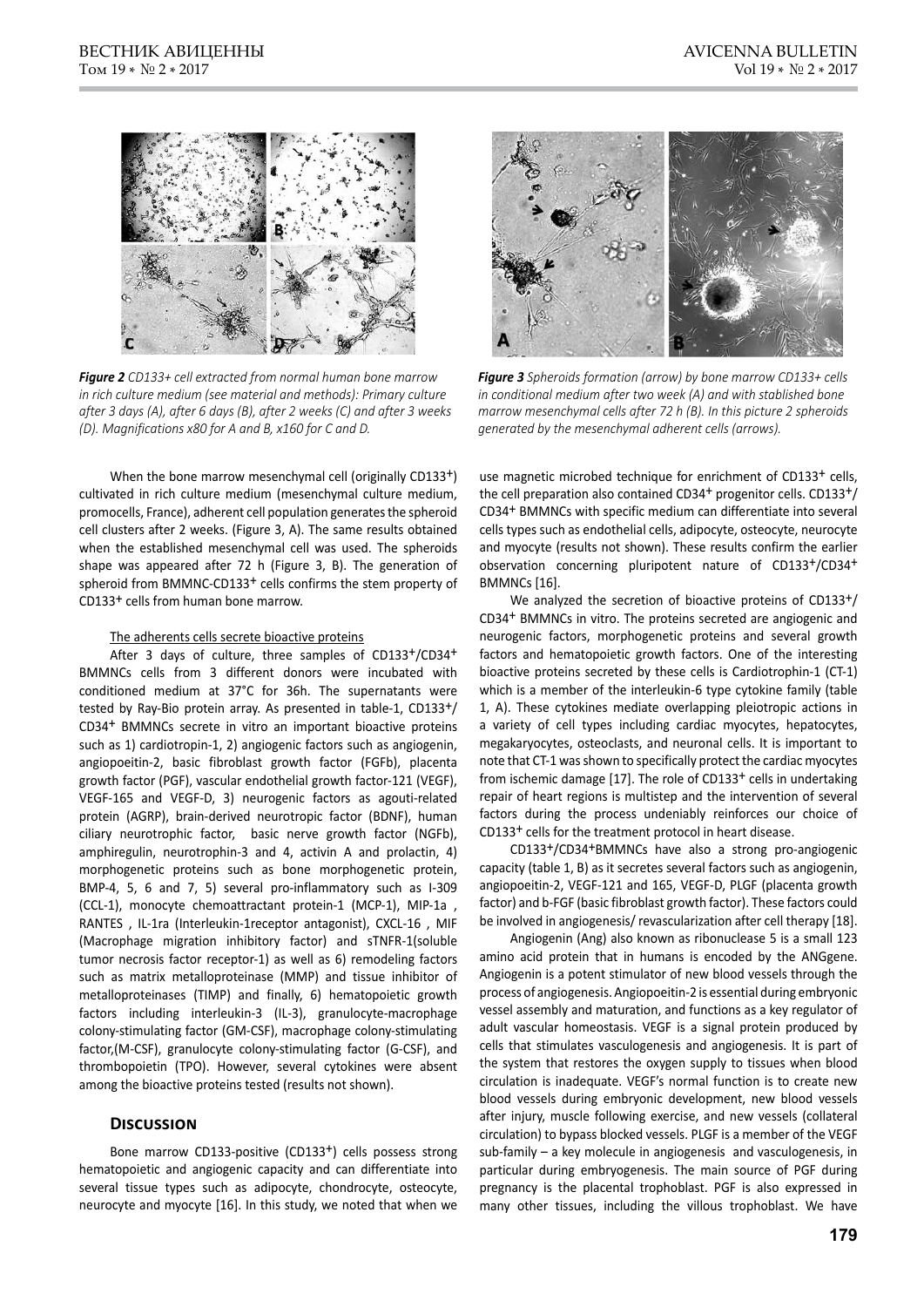*Table 1 Biological classification of the bioactive proteins secreted by the primo culture of CD133+/CD34+ BMMNCs (87±4%/8±5%) after 36 h in conditioned culture medium*

| A - cardiac hypertrophic factor |  |  |
|---------------------------------|--|--|
|---------------------------------|--|--|

CT-1 (Cardiotrophin)

#### **B – Pro-angiogenic factors**

| Angigenin |  |
|-----------|--|
|           |  |

| Angiopoietin-2                                    |
|---------------------------------------------------|
| b-FGF (Basic fibroblast growth factor)            |
| PLGF (Placenta growth factor)                     |
| VEGF-121 (Vascular endothelial growth factor-121) |
| VEGF165 (Vascular endothelial growth factor-165)  |
| VEGF-D (Vascular endothelial growth factor-D)     |

| C - Pro-inflammatory factors                      |
|---------------------------------------------------|
| I-309 (CCL-1 (C-C motif) ligand-1)                |
| MCP-1 (CCL-2 (C-C motif) ligand-2)                |
| MIP-1a (CCL-4 (C-C motif) ligand-4)               |
| RANTES (CCL-5 (C-C motif) ligand-5)               |
| IL-1ra (Interleukin-1receptor antagonist)         |
| CXCL-16 (C-X-C motif) ligand-16)                  |
| MIF (Macrophage migration inhibitory factor)      |
| sTNFR-1(Soluble tumor necrosis factor receptor-1) |
|                                                   |
| <b>D-MMPs-TIMPs</b>                               |

| MMP-1(Matrix metalloproteinase-1)    | GM-CSF (Granulocyte-macropha    |
|--------------------------------------|---------------------------------|
| MMP-3 (Matrix metalloproteinase-3)   | M-CSF (Macrophage colony-stime  |
| MMP-9 (Matrix metalloproteinase-9)   | G-CSF (Granulocyte colony-stimu |
| MMP-13 (Matrix metalloproteinase-13) | THPO (Thrombopoietin)           |

shown that CD133+/CD34+ BMMNCs also produce several proinflammatory factors including chemokines I-309 (CCL-1), MCP-1 (monocyte chemoattractant protein-1 or CCL-2), Macrophage Inflammatory Proteins (MIP-1) family or CCL-4, RANTES (CCL-5), interleukine-1 receptor antagonist (IL-1ra), CXCL-16, Macrophage Migration Inhibitory Factor (MIF) and soluble tumor necrosis factor– receptor (sTNFR-1). These pro inflammatory factors secreted by the stem cells (table 1, C) in all probability intervene in tissue remodeling in the damaged zone.

Bone marrow stem cells secrete several interesting Matrix metalloproteinase (MMPs) such as MMP1 (collagenase), MMP3 (stromolysin), MMP9 (gelatinase) and MMP13 (collagenase) and their inhibitors (TIMPs); TIMP1, TIMP2 and TIMP4. MMPs belong to a larger family of proteases known for their role in remodeling of extracellular matrix and affecting cell behaviors such as cell proliferation, migration, differentiation and angiogenesis. The tissue inhibitors of metalloproteinases are naturally occurring proteins that specifically inhibit matrix metalloproteinases, and contribute towards maintaining a balance between matrix destruction and matrix formation (table 1, D). The presence of these specialized family proteins, secreted by stem cells, goes in favor of their importance in matrix guided remodeling of tissue substrates.

As presented in table 1 (3E), CD133+/CD34+ BMMNCs secrete neurophilic and brain bioactive proteins. The neurophilic factors essentially AGRP (Agouti-related protein), BNDF (Brain-

| TIMP-1 (Tissue inhibitor of metalloproteinases-1)              |
|----------------------------------------------------------------|
| TIMP-2 (Tissue inhibitor of metalloproteinases-2)              |
| TIMP-4 (Tissue inhibitor of metalloproteinases-4)              |
|                                                                |
| <b>E</b> – Neurophilic factors                                 |
| AGRP (Agouti-related protein)                                  |
| BDNF (Brain-derived neurotrophic factor)                       |
| CTNF (Human ciliary neurotrophic factor)                       |
| b-NGF (Basic nerve growth factor)                              |
| AREG (Amphiregulin)                                            |
| NT-3 (Neurotrophin-3)                                          |
| NT-4 (Neurothropin-4)                                          |
| Activin A (promotes neural cell differentiation)               |
| Prolactin (promotes neurogenesis in maternal and fetal brains) |
|                                                                |
| F - Morphogenetic proteins                                     |
| BMP-4 (Bone morphogenetic protein-4)                           |
| BMP-5 (Bone morphogenetic protein-5)                           |
| BMP-6 (Bone morphogenetic protein-6)                           |
| BMP-7 (Bone morphogenetic protein-7)                           |
| G - Hematopoietic growth factors                               |
| IL-3 (Interleukin-3)                                           |
| GM-CSF (Granulocyte-macrophage colony-stimulating factor)      |
| M-CSF (Macrophage colony-stimulating factor)                   |
| G-CSF (Granulocyte colony-stimulating factor)                  |
|                                                                |

derived neurotrophic factor), CNTF (human ciliary neurotrophic factor), AREG (Schwannoma-derived growth factor, Amphiregulin) is a growth factor as well as a mitogen for astrocytes, Schwann cells and fibroblasts [19], b-NGF (basic nerve growth factor), NT-3 (neurotrophin-3), NT-4 (Neurotrophin-3), activin A and prolactin (tab-1D). These factors promote neurogenesis and neural cell differentiation [20]. These factors are of importance in establishing/ re-establishing axis of control between the myocardium and the nerve innervations. The secretion of neurophilic factor by CD133 cells is in favor of their utilization for nerve regeneration medicine.

The morphogenetic proteins produced by CD133+/CD34+ BMMNCs are BMP-4, BMP-5, BMP-6 and BMP-7 (table 1, F). These proteins constitute a group of important morphogenetic signals, needed in orchestering tissue architecture throughout the body [21]. They are the major actors during embryonic development, particularly in embryonic patterning and early skeletal formation [22]. They also participate in vasculature-guided neuronal migration under both normal and pathological conditions [23]. Once again, the coordinated action of angiogenic, nuerogenic and morphogenic provided by CD133+/CD34+ BMMNCs seem necessary in the cellular mechanism leading to recovery of damage in the organs. Hematopoietic growth factors secreted by these cells indicate their benefic effect for bone marrow regeneration (table 1, G). Interleukin-3 (IL-3) can improve the body's natural response to disease as part of the immune system [24]. IL-3 stimulates the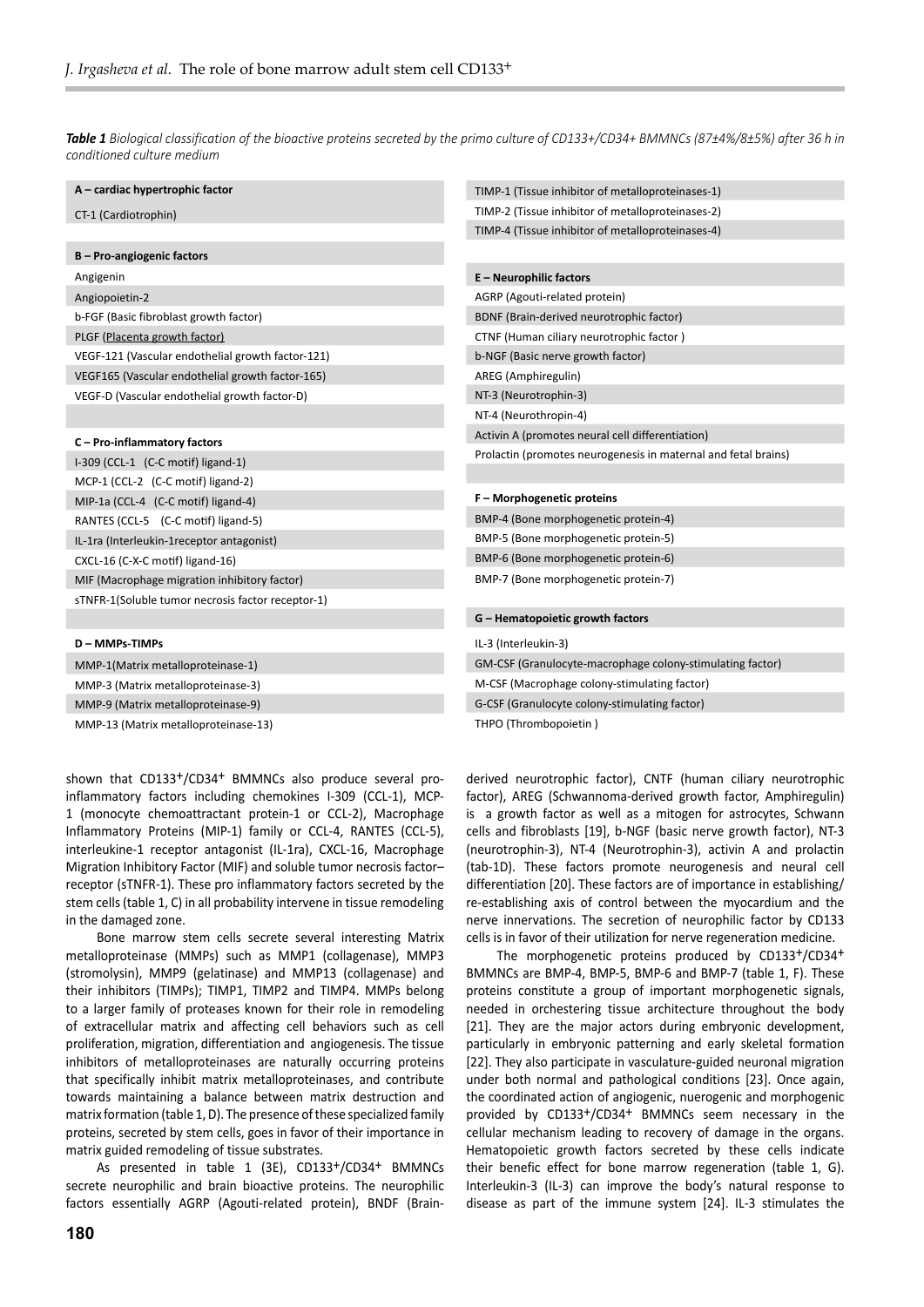differentiation of multipotent hematopoietic stem cells into myeloid progenitor cells or, with the addition of IL-7, into lymphoid progenitor cells. In addition, IL-3 stimulates proliferation of all cells in the myeloid lineage (granulocytes, monocytes, and dendritic cells), in conjunction with other cytokines, e.g., erythropoietin (EPO), gra nulocyte macrophage colony-stimulating factor (GM-CSF). GM-CSF is now best viewed as a major regulator governing the functions of granulocyte and macrophage lineage populations at all stages of maturation.

### **Conclussion**

In conclusion, our results indicate that CD133+ BMMNCs secrete important bioactive proteins and can be an excellent choice for cell therapy in regenerative medicine.

### **References**

- 1. Leri A, Kajstura J, Anversa P. Role of cardiac stem cells in cardiac pathophysiology: a paradigm shift in human myocardial biology. *Circ Res.* 2011;109(8):941-61. Available from: http://dx.doi.org/10.1161/ CIRCRESAHA.111.243154. Review.
- 2. Abdel-Latif A, Bolli R, Tleyjeh IM, Montori VM, Perin EC, Hornung CA, et al. Adult bone marrow-derived cells for cardiac repair: a systematic review and meta-analysis. *Arch Intern Med.* 2007;167(10):989-97. Review.
- Hoover-Plow J, Gong Y. Challenges for heart disease stem cell therapy. *Vasc Health Risk Manag.* 2012;8:99-113. Available from: http://dx.doi. org/10.2147/VHRM.S25665. Epub 2012 Feb 17. Review.
- 4. Segers VF, Lee RT. Stem-cell therapy for cardiac disease. *Nature.*  2008;451(7181):937-42. Available from: http://dx.doi.org/10.1038/nature 06800. Review.
- 5. Kurbonov U, Dustov A, Barotov A, Khidirov M, Mirojov G, Rahimov Z, et al. Intracoronary infusion of autologous CD133(+) cells in myocardial infarction and tracing by Tc99m MIBI scintigraphy of the heart areas involved in cell homing. *Stem Cells Int.* 2013;2013:582527. Available from: http://dx.doi. org/10.1155/2013/582527.
- 6. Gersh BJ, Simari RD, Behfar A, Terzic CM, Terzic A. Cardiac cell repair therapy: a clinical perspective. *Mayo Clin Proc.* 2009;84(10):876-92.
- 7. Ranjeet Singh Mahla. Stem cells applications in regenerative medicine and disease therapeutics. *Int J Cell Biol.* 2016; 2016: 6940283. Available from: http://dx.doi.org/10.1155/2016/6940283.
- 8. Weiss DJ. Current status of stem cells and regenerative medicine in lung biology and diseases. *Stem Cells.* 2014;32(1):16-25. Available from: http:// dx.doi.org/10.1002/stem.1506.
- 9. Richardson SM, Kalamegam G, Pushparaj PN, Matta C, Memic A, Khademhosseini A, et al. Mesenchymal stem cells in regenerative medicine: Focus on art icular cartilage and intervertebral disc regeneration. *Methods*. 2016;99:69-80. Available from: http://dx.doi.org/10.1016/j.ymeth.2015.09.015.
- 10. Aicher A, Heeschen C, Sasaki K, Urbich C, Zeiher AM, Dimmeler S. Low-energy shock wave for enhancing recruitment of endothelial progenitor cells: a new modality to increase efficacy of cell therapy in chronic hind limb ischemia. *Circulation*. 2006;114(25):2823-30. Epub 2006 Dec 4.
- 11. Martin-Rendon E, Brunskill SJ, Hyde CJ, Stanworth SJ, Mathur A, Watt SM. Autologous bone marrow stem cells to treat acute myocardial infarction: a systematic review. *Eur Heart J.* 2008;29(15):1807-18.
- 12. Liao R, Pfister O, Jain M, Mouquet F. The bone marrow--cardiac axis of myocardial regeneration. *Prog Cardiovasc Dis.* 2007;50(1):18-30. Review.
- 13. Thiele J, Varus E, Wickenhauser C, Kvasnicka HM, Lorenzen J, Gramley F, et al. Mixed chimerism of cardiomyocytes and vessels after allogeneic bone

marrow and stem-cell transplantation in comparison with cardiac allografts. *Transplantation*. 2004;77(12):1902-5.

- 14. Agbulut O, Vandervelde S, Al Attar N, Larghero J, Ghostine S, Léobon B, et al. Comparison of human skeletal myoblasts and bone marrow-derived CD133+ progenitors for the repair of infarcted myocardium. *J Am Coll Cardiol.* 2004;44(2):458-63.
- 15. Taylor DA, Atkins BZ, Hungspreugs P, Jones TR, Reedy MC, Hutcheson KA, et al. Regenerating functional myocardium: improved performance after skeletal myoblast transplantation. *Nat Med.* 1998;4(8):929-33. Erratum in: Nat Med 1998 Oct;4(10):1200.
- 16. Tondreau T, Meuleman N, Delforge A, Dejeneffe M, Leroy R, Massy M, et al. Mesenchymal stem cells derived from CD133-positive cells in mobilized peripheral blood and cord blood: proliferation, Oct4 expression, and plasticity. *Stem Cells.* 2005;23(8):1105-12. Epub 2005 Jun 13.
- 17. Jougasaki M. Cardiotrophin-1 in cardiovascular regulation. *Adv Clin Chem.* 2010;52:41-76. Review.
- 18. Lohela M, Bry M, Tammela T, Alitalo K. VEGFs and receptors involved inangiogenesis versus lymphangiogenesis. *Curr Opin Cell Biol.* 2009;21(2):154- 65. Available from: http://dx.doi.org/10.1016/j.ceb.2008.12.012. Epub 2009 Feb 21.Review.
- 19. Wilson KJ, Mill C, Lambert S, Buchman J, Wilson TR, Hernandez-Gordillo V, et al. EGFR ligands exhibit functional differences in models of paracrine and autocrine signaling. *Growth Factors.* 2012;30(2):107-16. Available from: http://dx.doi.org/10.3109/08977194.2011.649918. Epub 2012 Jan 20. Review.
- 20. Park H, Poo MM. Neurotrophin regulation of neural circuit development and function. *Nat Rev Neurosci.* 2012;14(1):7-23. Available from: http://dx.doi. org/10.1038/nrn3379.
- 21. van Wijk B, Moorman AF, van den Hoff MJ. Role of bone morphogenetic proteins in cardiac differentiation. *Cardiovasc Res.* 2007;74(2):244-55. Epub 2006 Nov 21. Review.
- 22. Wan M, Cao X. BMP signaling in skeletal development. *Biochem Biophys Res Commun.* 2005;328(3):651-7. Review.
- 23. Sun Y, Fei T, Yang T, Zhang F, Chen YG, Li H, Xu Z. The suppression of CRMP2 expression by bone morphogenetic protein (BMP)-SMAD gradient signaling controls multiple stages of neuronal development. *J Biol Chem.*  2010;285(50):39039-50. Available from: http://dx.doi.org/10.1074/jbc. M110.168351. Epub 2010 Oct 6.
- 24. Yang YC, Ciarletta AB, Temple PA, Chung MP, Kovacic S, Witek-Giannotti JS, et al. Human IL-3 (multi-CSF): identification by expression cloning of a novel hematopoietic growth factor related to murine IL-3. *Cell.* 1986;47(1):3-10.

## (i) AUTHOR INFORMATION

**Irgasheva Jamila,** Doctorant at the Department of Normal Physiology, Avicenna TSMU

**Aldybiat Iman,** PhD, Post Doctorant in Paris Sorbonne Cité University, Lariboisière Hospital, UMR Paris-7 and INSERLM U965, Paris, France

**Shukurov Firuz Abdufattoevich,** Doctor of Medical Sciences, Full Professor, Professor of the Department of Normal Physiology, Avicenna TSMU

**Mirshahi Massoud,** Professor, MD, PhD, Paris Sorbonne Cité University, Lariboisière Hospital, UMR Paris -7 and INSERLM U965, Member of Tajikistan Academy of Science

# (i) СВЕДЕНИЯ ОБ АВТОРАХ

**Иргашева Джамиля,** докторант кафедры нормальной физиологии ТГМУ им. Абуали ибни Сино

**Алдибиат Иман,** PhD, научный сотрудник, Парижский университет Сорбонна Сите, больница Ларибиоайре

**Шукуров Фируз Абдуфаттоевич,** д.м.н., профессор, профессор кафедры нормальной физиологии ТГМУ им. Абуали ибни Сино

**Миршахи Масуд,** MD, PhD, профессор, Парижский университет Сорбонна Сите, больница Ларибиоайре